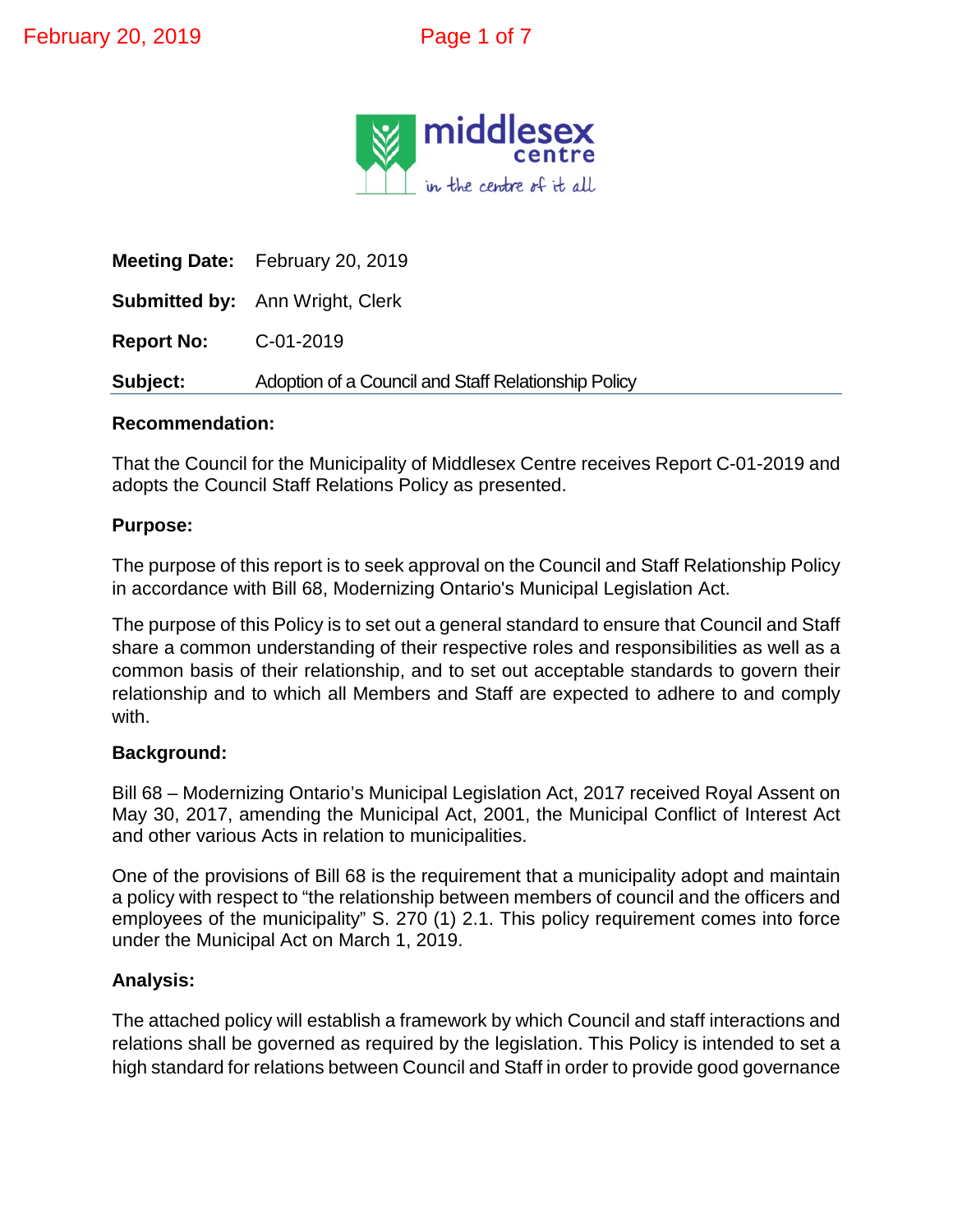and instill a high level of public confidence in the administration of the Municipality by its Members as duly elected public representatives and its Staff as public administrators

### **Financial Implications:**

None

**Strategic Plan:**

N/A

**Attachments:**

Council and Staff Relationship Policy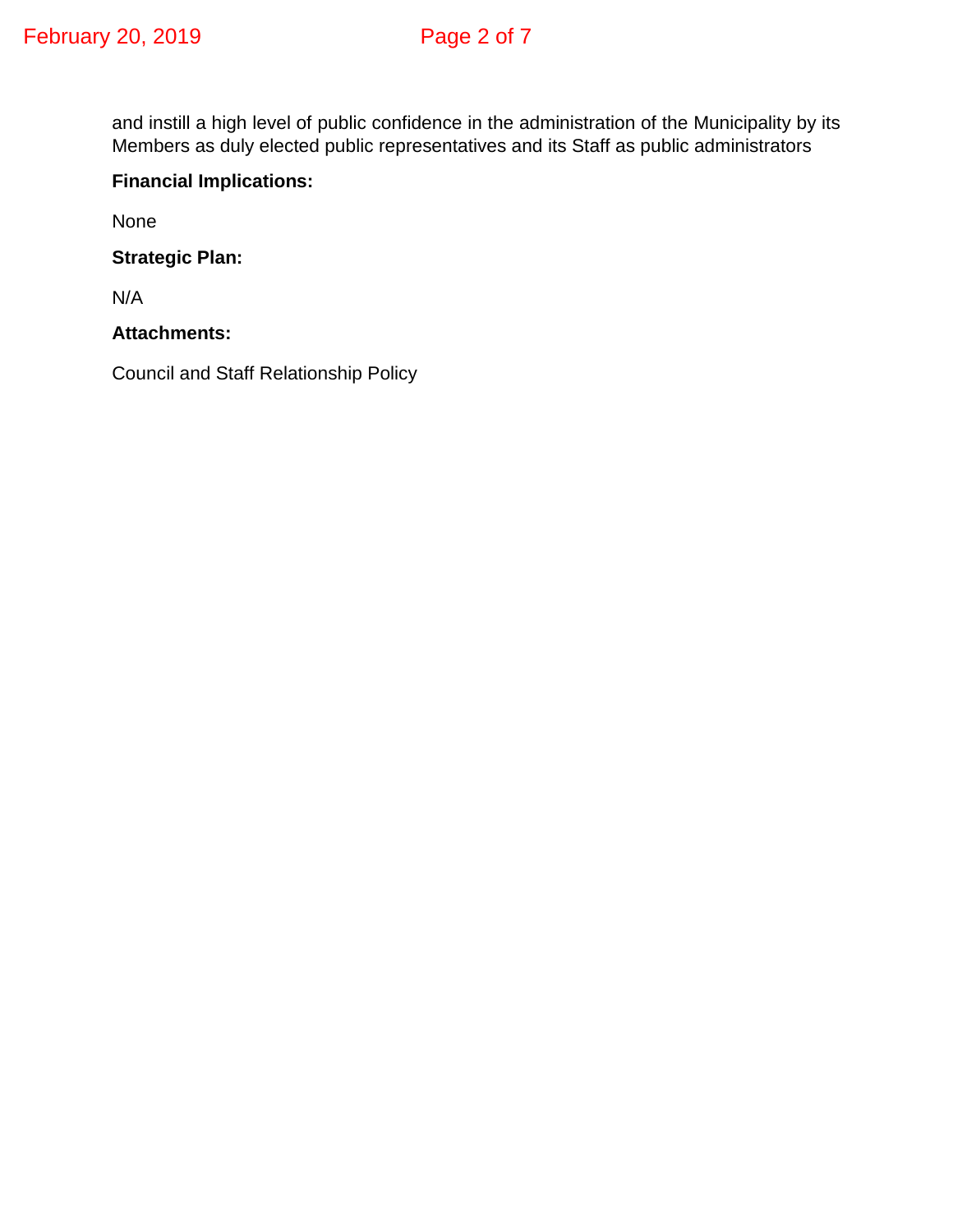| Category:   |                         | Pages: 5                          |
|-------------|-------------------------|-----------------------------------|
| Policy No.: | <b>W</b> middlesex      | Effective Date: February 20, 2019 |
| Revisions:  | in the centre of it all | Report No.: C-01-2019             |

# **Council and Staff Relationship Policy**

#### **1.0 Purpose**

1.1 The purpose of this Policy is set out a general standard to ensure that Council and Staff share a common understanding of their respective roles and responsibilities as well as a common basis of their relationship, and to set out acceptable standards to govern their relationship and to which all Members and Staff are expected to adhere to and comply with.

1.2 The purpose of this Policy is to establish a policy to govern the relationship between Members of Council and Staff of the Municipality in accordance with paragraph 2.1 of subsection 270(1) of the *Municipal Act, 2001*.

#### **2.0 Scope:**

2.1 This Council and Staff Relationship Policy applies to all Members of the Council of the Municipality of Middlesex Centre, including the Mayor, and all members of Staff of the Municipality of Middlesex Centre, including the CAO.

#### **3.0 Objections and Statement of Principles**

3.1 This Policy is intended to set a high standard for relations between Council and Staff in order to provide good governance and instill a high level of public confidence in the administration of the Municipality by its Members as duly elected public representatives and its Staff as public administrators.

3.2 The following key statements of principle are intended to guide Council and Staff and to assist with the interpretation of the Policy:

- Council and Staff shall recognize that positive internal relations are central to the collective ability of Members and Staff to provide good governance and instill a high level of public confidence in the administration of the Municipality;
- Members and Staff shall relate to one another in a respectful, professional and courteous manner;
- Members and Staff shall understand and respect each other's respective roles and responsibilities; and
- Members and Staff shall work together in furtherance of the common goal of serving the public good.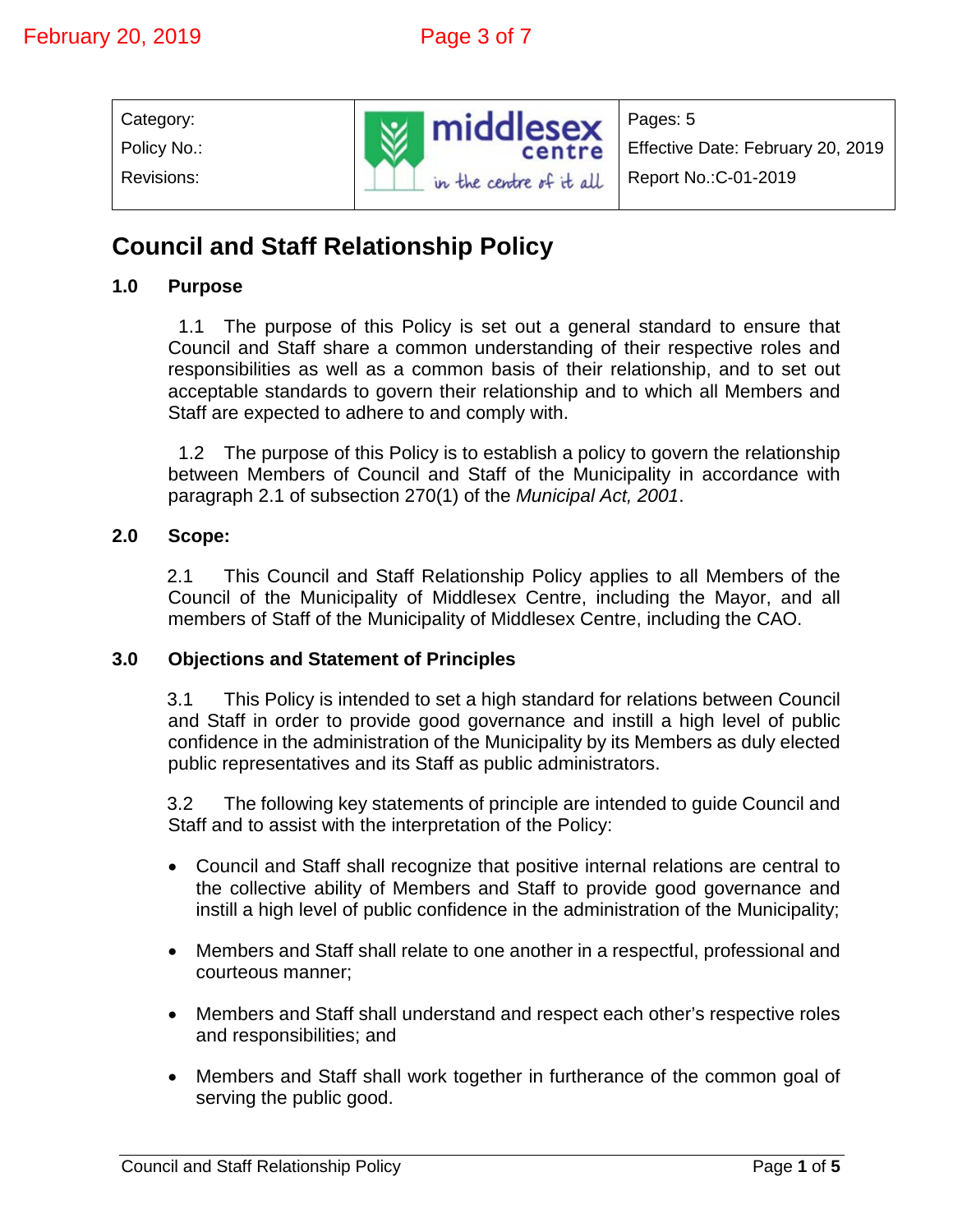The above statements are key principles that are intended to facilitate an understanding, application and interpretation of the Policy – these principles are not operative provisions of the Policy.

# **4.0 Definitions**

- 4.1 The following terms shall have the following meanings in this Policy:
- (a) "CAO" means the Chief Administrative Officer of the Municipality;
- (b) "Clerk" means the Clerk of the Municipality;
- (c) "Council" means the council for the Municipality;
- (d) "Mayor" means the head of Council;
- (e) "Member" means a Member of Council;
- (f) "Municipality" means The Corporation of the Municipality of Middlesex Centre;
- (g) "Policy" means this Council and Staff Relationship Policy; and
- (h) "Staff" means the CAO and all officers, directors, managers, supervisors and all non-union and union employees, whether full-time, part-time, contract, seasonal or volunteer employees, as well as agents and consultants acting in furtherance of the Municipality's business and interests.

## **5.0 Procedure and General Obligations**

- 5.1 In all respects, Members and Staff shall:
- (a) relate to one another in a courteous, respectful and professional manner;
- (b) maintain formal working relationships in order to promote equality and discourage favouritism, which includes but is not limited to using proper titles and avoiding first names during public meetings or formal business dealings;
- (c) understand their respective roles and responsibilities, and appreciate and respect the roles and responsibilities of the other;
- (d) work together to produce the best results and outcomes for the Municipality and always for the collective public interest of the Municipality; and
- (e) act in a manner that enhances public confidence in local government.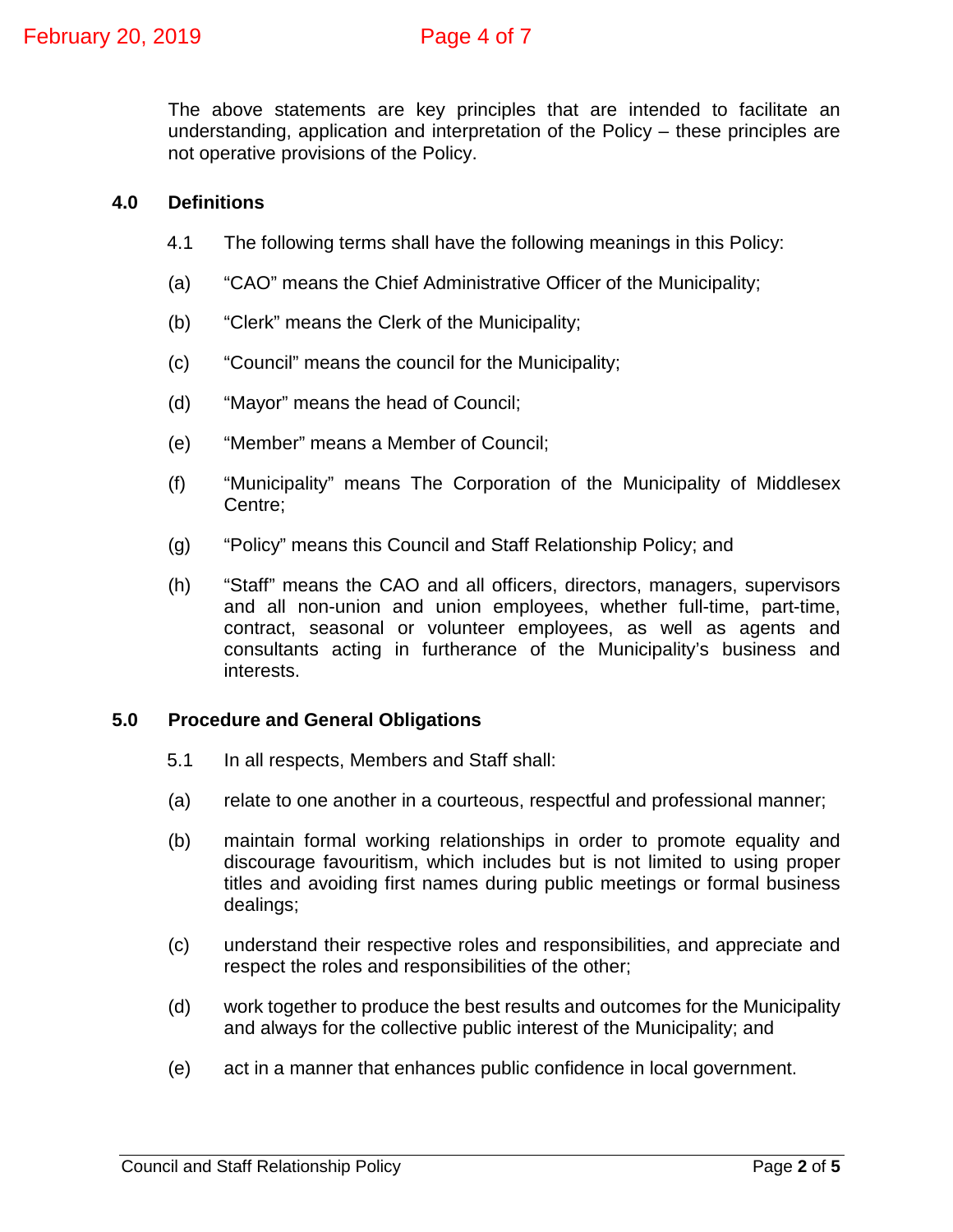#### **6.0 Roles and Responsibilities of Members**

- 6.1 Members acknowledge and agree that:
- (a) Council as a whole is the governing body of the Municipality and that it comprises a collective decision-making body;
- (b) they are representatives of the entire Municipality;
- (c) Staff serve the whole of Council rather than any individual Member;
- (d) they govern, provide political direction and make decisions as Municipality;
- (e) they will respect the administrative and managerial chain of command by:
	- (i) directing any questions or concerns in relation to the administration or management of the Municipality to the Mayor or the CAO for their consideration;
	- (ii) giving direction to Staff only as Council and through the CAO; and
	- (iii) refraining from becoming involved in the management of Staff.
- (f) they shall use Staff time effectively, which includes but is not limited to only referring essential matters to Staff for reports;
- (g) they ensure any requests for information to Staff that were not received at a meeting of Council are made in writing and circulated in writing to all Members;
- (h) they understand that Staff will undertake significant projects only if they have been directed to do so by Council through the CAO;
- (i) whenever possible, they shall notify Staff if an action or position of Staff is to be questioned or criticized at a public meeting to ensure Staff has sufficient time to formulate an intelligent, informed and helpful response for the consideration of Council and that any such questioning or criticism shall be undertaken with courtesy, respect and professionalism, and in no event shall there be any attempt to humiliate, berate, disparage or denigrate Staff and that they shall refrain from publicly criticizing members of Staff in relation to their intelligence, integrity, competence or otherwise;
- (j) they shall request advice from the Clerk about the appropriate wording of motions, amendments, and formal directions of Staff;
- (k) they shall request information regarding meeting agendas or minutes from the CAO or Clerk;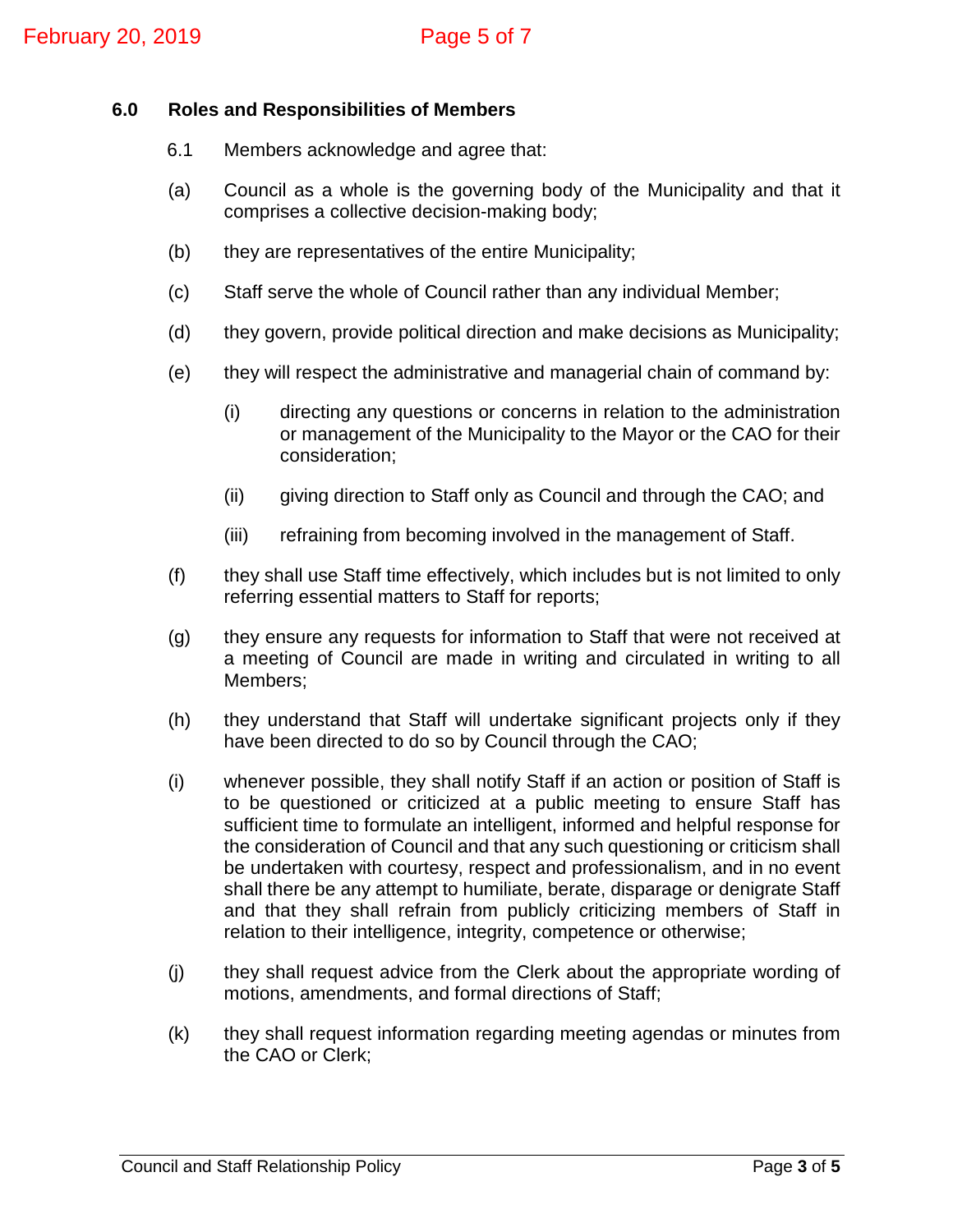- (l) as individual Members, they have no greater access to records or information held by the Municipality than any member of the public and that they cannot access records or information otherwise protected from disclosure by the *Municipal Freedom of Information and Protection of Privacy Act* or in accordance with the process set out in that statute;
- (m) they shall recognize Staff are not expected to provide information or take action in outside of regular administrative business hours, except in extenuating circumstances;
- (n) certain members of Staff are statutory officers and have specific statutory authorities, duties, powers and responsibilities that cannot be interfered with or derogated from;
- (o) they shall at all times comply with the Municipality's Code of Conduct for Members of Council; and
- (p) they shall at all times comply with any policies relating to Council that the Council may implement from time to time.

#### **7.0 Roles and Responsibilities of Staff**

- 7.1 Staff acknowledge and agree that:
- (a) Council is the collective decision-making and governing body of the Municipality and is ultimately responsible to the electorate for the good governance of the Municipality;
- (b) they shall implement Council's decisions and establish administrative practices and procedures to carry out Council's decisions and any duties specifically assigned to them by Council;
- (c) they shall assist Council in their decision-making process with respect to its decision, policies and programs by providing Council with information based on professional expertise, research and good judgment in a professional and timely manner;
- (d) they shall serve the whole of Council rather than any individual Member;
- (e) that all Members are equal and shall be treated as such and always with courtesy, respect and professionalism;
- (f) they shall respond to inquiries from Council and provide appropriate and timely follow-up to such inquiries as necessary;
- (g) they shall ensure any responses to requests for information by a Member that were not received at a meeting of Council are circulated to all Members;